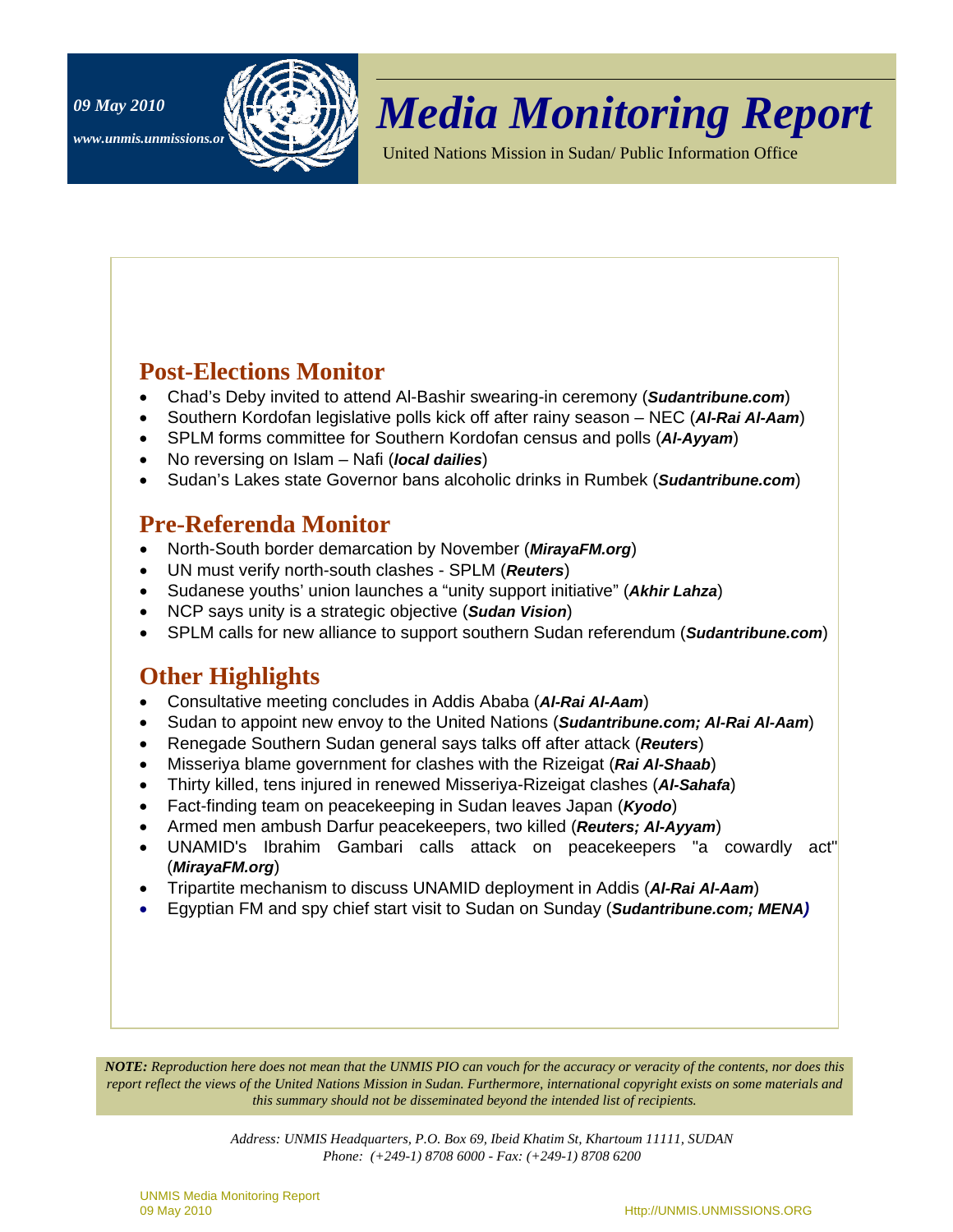# **Post-Elections: Highlights**

## **Chad's Deby invited to attend Al-Bashir swearing-in ceremony**

*Sudantribune.com Khartoum, 08/05/10* - The Sudanese government today handed Chadian president Idriss Deby an invitation to attend the swearing-in ceremony of his counterpart Omar Hassan Al-Bashir who won last month's elections.

State media reported that the Sudanese defense minister Abdel-Rahim Mohamed Hussein paid a surprise visit to Ndjamena today accompanied by intelligence chief Mohamed Atta to review the border-security protocols and the status of the joint Chad-Sudan force to be deployed.

#### **Southern Kordofan legislative polls kick off after rainy season – NEC**

Mohamed Abdullah Al-Hardallu, the head of the National Elections Security Committee at the NEC, said yesterday that the legislative polls for Southern Kordofan State would take place after the rainy season, reports *Al-Rai Al-Aam*. He revealed that it would be a lengthy process as the NEC would have to conduct a population census for the state, delineate the geographical constituencies, and revise the electoral register thus necessitating a deferment until after the rains.

The Elections Law stipulates that areas where polling has defaulted from the general schedule would have to conduct the polls no more than 60 days after the polls close.

#### **SPLM forms committee for Southern Kordofan census and polls**

The SPLM's Southern Kordofan Chapter has resolved to establish a committee in Khartoum to coordinate support for the forthcoming census and polls in Southern Kordofan, reports *Al-Ayyam*. Formed by decree from the Chairman of SPLM - Southern Kordofan Chapter, Abdulaziz Al-Hilu, the committee shall have the duties of "coordinating efforts to support the census and elections in Southern Kordofan State, campaign for the participation of the people of Southern Kordofan in the exercises and keep local and international public opinion informed of the processes."

#### **No reversing on Islam – Nafi**

*Local dailies* quote NCP stalwart Nafi Ali Nafi as saying that those who peg the country's unity on its retracting on the implementation of Islamic laws are in for a big surprise. "Those who want us to retract on Islam are disillusioned as the banner of Islam will remain high in this country," said the Assistant to the President of the Republic.

Addressing an NCP victory celebration in River Nile State, he accused parties he declined to name as being behind a smear campaign against the elected government and behind attempts to turn the international community against the government.

#### **Sudan's Lakes state Governor bans alcoholic drinks in Rumbek**

*Sudantribune.com Rumbek, 08/05/10* - Lakes State Governor Telar Deng has issued a provisional order prohibiting consumption and sale of alcoholic beverages in Rumbek during work hours. On the non-working days of Saturdays and Sundays the sale of liquor shall be allowed only after 11:00am, according to the decree.

Last week, Lakes state has been marred by high levels of drinking of alcoholic drinks that led to violent incidents which spread fear among civilians as armed SPLA soldiers patrolled the local market in Rumbek.

#### **Page 2 of 7**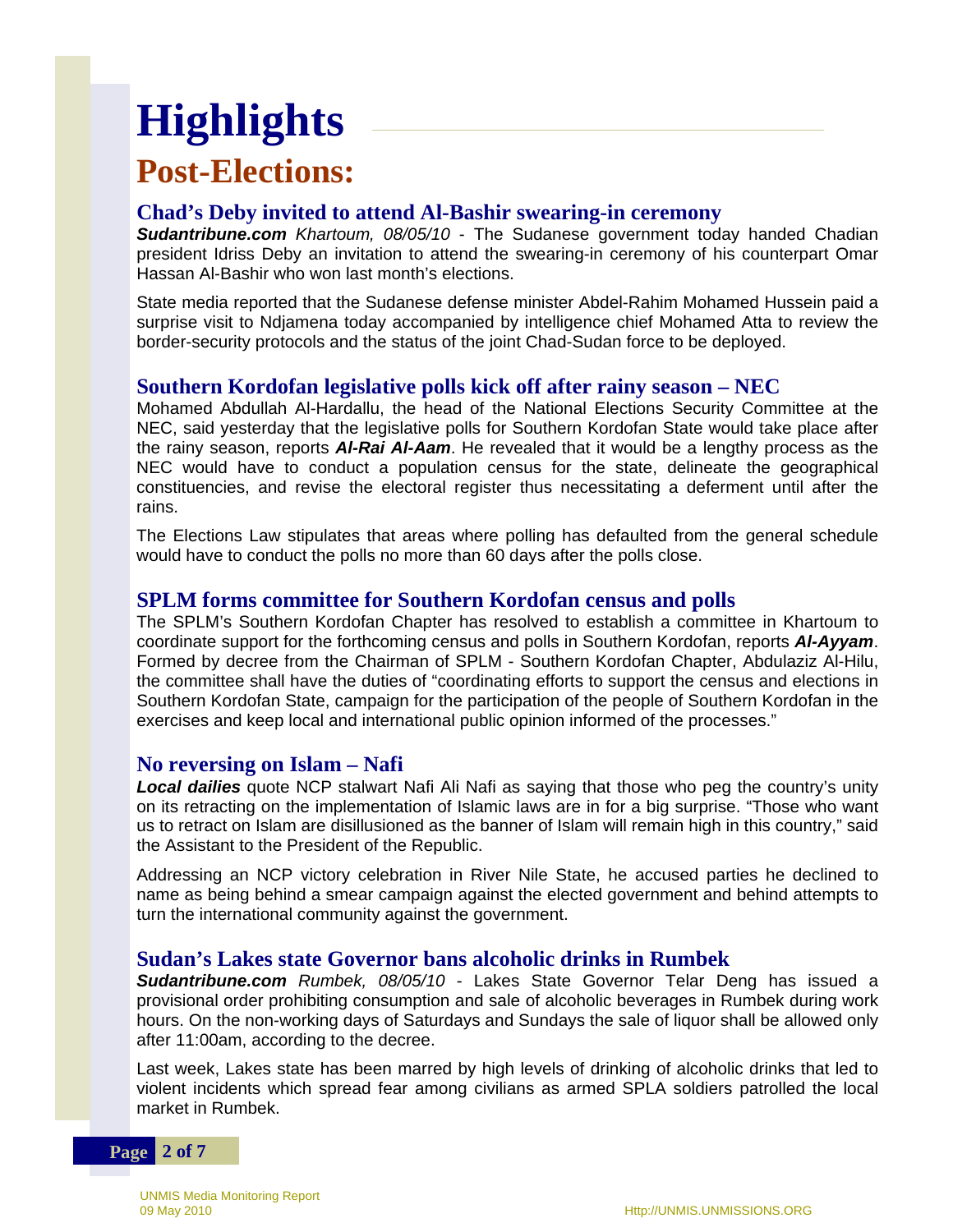The governor immediately circulated the document to all (8) eight County Commissioners of Lakes State to impose the provisional order in their respective counties.

Citizens of Lakes State gave mixed reactions to the decision with some welcoming the order while the majority of the people objected describing it as an Islamic Sharia'a law being imposed while the majority<br>by the Governor.

# **Pre-Referenda Monitor:**

#### **North-South border demarcation by November**

*MirayaFM.org Khartoum, 08/05/10* – Head of the Technical Committee for the North-South  Border Demarcation, Abdulla Al-Sadiq, has said that the committee would complete its work by November 2010. Sadiq stated that by then, borders would be demarcated from the Central African Republic to Ethiopia.

Al-Sadiq added that the committee's work has not been disrupted.

He told *Radio Miraya* that the final report of the Technical Committee will be tabled before the Presidency of the Republic for endorsement in November ahead of the 2011 referendum.

## **UN must verify north-south clashes - SPLM**

*Reuters Khartoum, 08/05/10* - United Nations peacekeepers should be more active in monitoring violence in Sudan's south ahead of the 2011 referendum, says SPLM's Yassir Arman.

Arman, a senior SPLM official, said his part had evidence President Omar Hassan Al-Bashir's National Congress Party (NCP) was trying to destabilise the south by arming proxy militias in the semi-autonomous region.

"The UN should verify and should be present in all the places where there are violations of the security arrangements," Arman told reporters.

"This is the mandate of the UN force here -- they should take this mandate... seriously."

The UN mission said it was committed to its mission. "We are discharging our duties according to our mandate," UN Spokesperson Ashraf Eissa said.

The NCP was not available to comment.

Arman urged the NCP to reinvigorate a joint defence body to calm any north-south clashes and to allow the United Nations access to tense border areas.

"The United Nations, in particular the Security Council, should put an eye on Sudan and make sure that the security arrangements do not collapse," Arman said.

#### **Sudanese youths' union launches a "unity support initiative"**

Balla Yousuf, the head of the Sudan National Youths' Union, has revealed that the union would back efforts to make unity an attractive option. *Akhir Lahza* daily quotes him as saying that it is important they do so because the world is moving towards unification through the efforts of youth.

#### **NCP says unity is a strategic objective**

The NCP has put to rest speculation over its position on the unity versus secession debate and reiterated that the option it favours is to maintain a united Sudan and making unity the favoured option for all Sudanese, reports *Sudan Vision* daily. NCP Spokesperson Fathi Sheila pointed

**Page 3 of 7**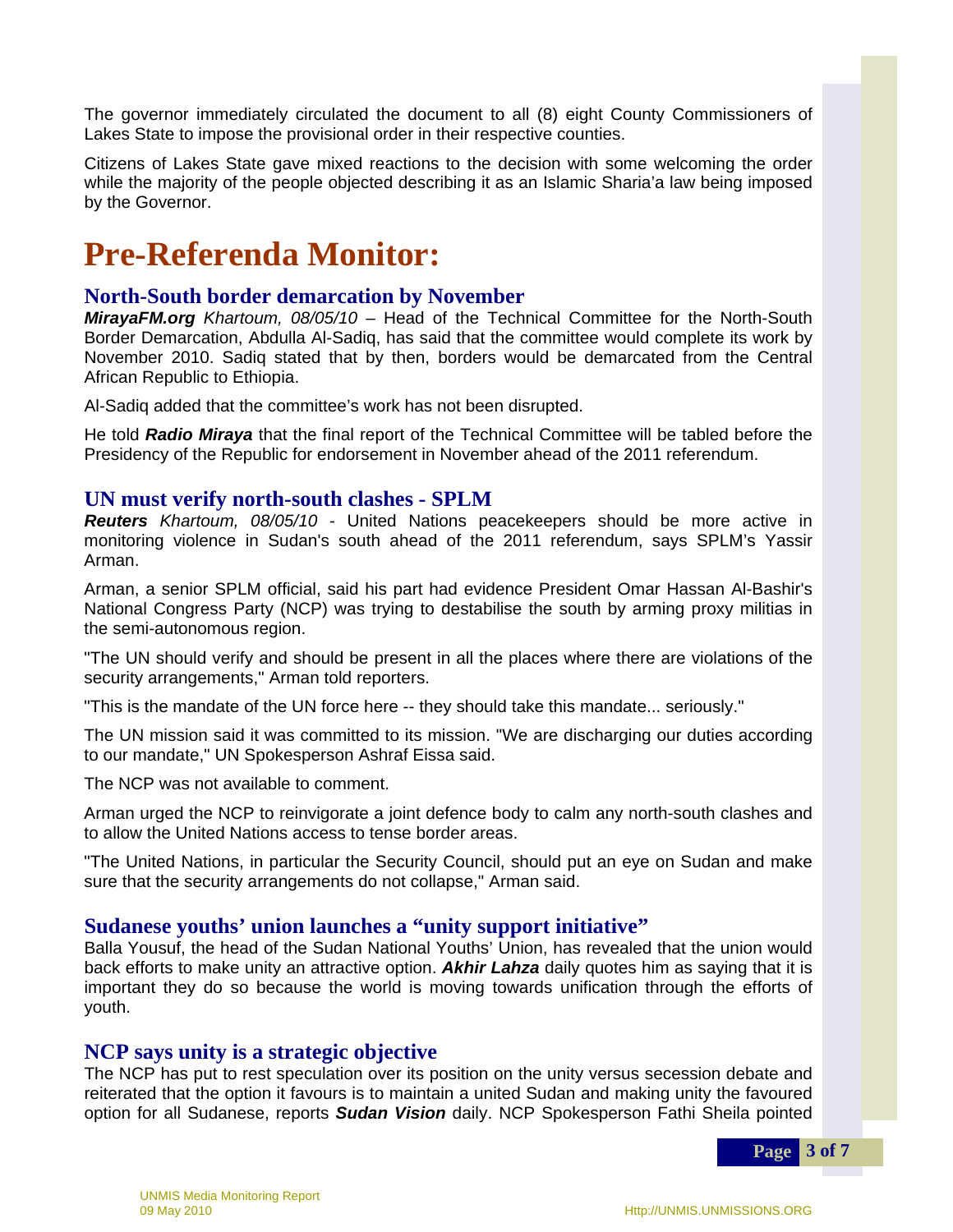out that his party's unflinching position is for unity. The party, he said, has been consistent in its position on the issue as was outlined at the NCP General Convention last October and as stated in the party's elections manifesto.

He pointed out that the SPLM is aware of this NCP position which takes into account the cultural, religious and ethnic diversity of the country and seeks to achieve equitable development with war and conflict-areas granted top priority.

#### **SPLM calls for new alliance to support southern Sudan referendum**

*Sudantribune.com Khartoum, 08/05/10* - The SPLM today called for the formation of a new  political alliance to establish the New Sudan and to support southern Sudan's right to selfdetermination.

The SPLM leadership held recently a series of meetings in Juba to assess the post-elections situation and to define the party's political line ahead of the referendum.

The SPLM accused its peace partner, NCP of deliberately delaying the formation of the referendum commission and warned that the elected southern parliament may hold it without the participation of the northern Sudan ruling party.

SPLM Deputy Secretary General for northern Sudan, Yassir Arman called Saturday on the "New Sudan and Democratic forces" in northern Sudan to form a broad alliance with his party to establish the New Sudan.

Arman further called upon all the "national forces" to develop Juba Alliance and define a common vision connecting the struggle for democratization, self-determination, popular consultation and a just solution to the Darfur conflict as one package for a genuine democratic transition and for the full implementation of the CPA.

## **Other Highlights:**

#### **Consultative meeting concludes in Addis Ababa**

An international consultative meeting on Sudan culminated yesterday in a Final Communiqué in which participants underlined the importance of the NCP-SPLM partnership to lead Sudan through the challenges ahead, reports *Al-Rai Al-Aam*. Participants at the meeting held in Addis Ababa also expressed confidence in the ability of the parties to the CPA to see the CPA successful completion through a spirit of mutual trust. According to the communiqué, participants also pledged support to the CPA partners to help them achieve that goal.

The meeting also saw participants commend Sudan on the conduct of the polls that saw officials elected to office and voiced their support for the AU and UN to hold a consultative meeting with UNAMID, the joint Mediation Committee and the Sudan Government over the peace process for Darfur against the background of the recent developments brought about by the elections.

The communiqué further noted that participants underlined the need to reach a political settlement to the Darfur problem ahead of the 2011 referendum on southern Sudan self-determination.

Speaking by phone from Addis, Mohy-el-deen Salim, Sudan's Permanent Representative to the AU, said that the meeting also resolved the formation of a joint UN-AU consultative and monitoring mechanism for Darfur to be headed by Thabo Mbeki.

Akoi Malwal, Sudan's Ambassador to Addis, said that the meeting underlined the need to give impetus to the Doha track and to unify regional and international discourse on Darfur in order to realise a comprehensive peace for the region.

The meeting was attended by representatives of the UN, regional organizations, permanent

#### **Page 4 of 7**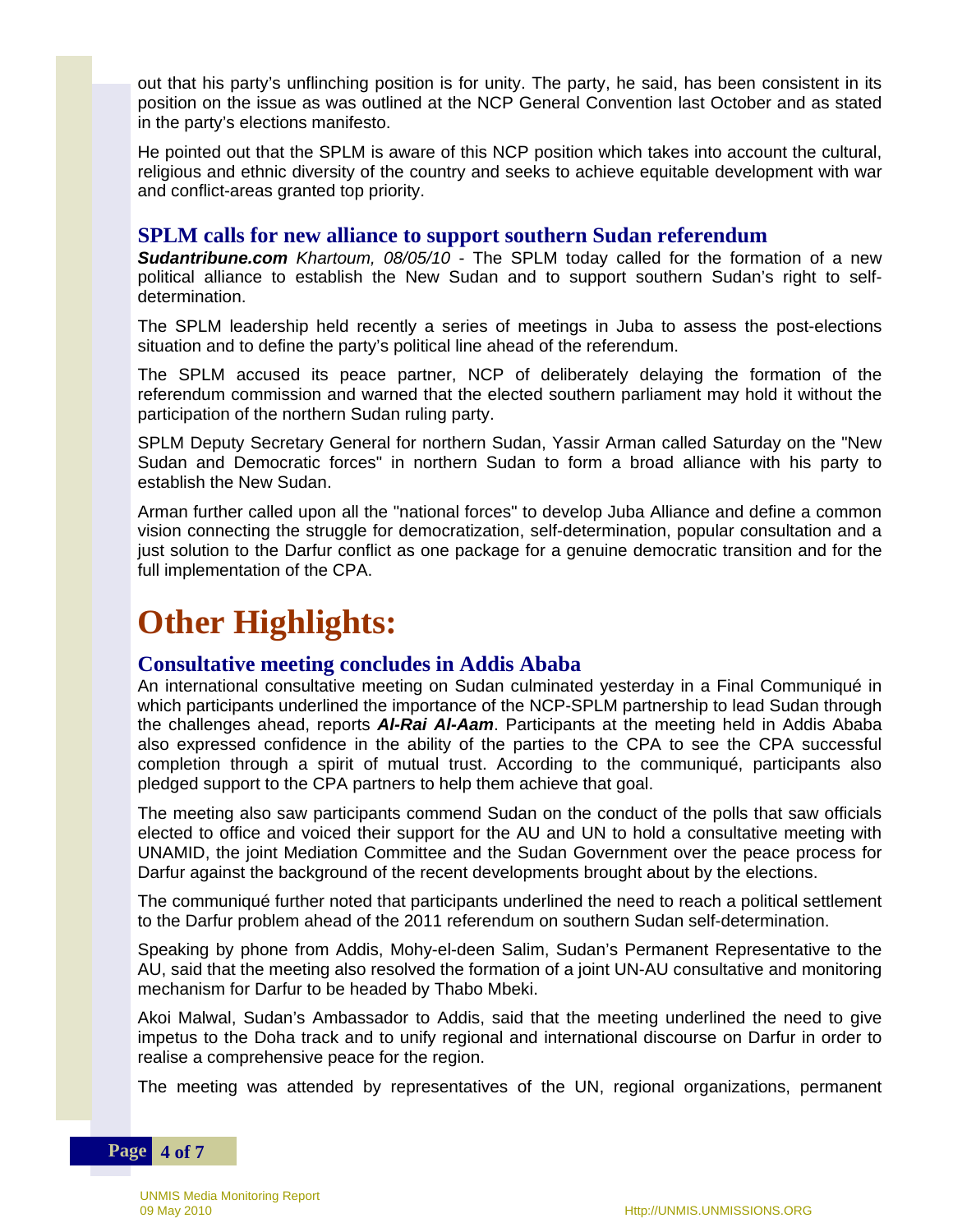members of the UN Security Council, some neighbouring countries, mediators and other parties concerned with the affairs in Sudan.

#### **Sudan to appoint new envoy to the United Nations**

*Sudantribune.com Khartoum, 08/05/10* - The Sudanese government has relocated its ambassador to the United Nations (UN) Abdel-Mahmood Abdel-Haleem in a surprise move after his tenure was extended on an exceptional basis last March by President Omar Hassan Al-Bashir.

The pro-government *Al-Rai Al-Aam* newspaper said that Abdel-Haleem was summoned to Khartoum last Thursday and that he will likely be replaced by Ambassador Dafalla Al-Haj Ali Osman of Sudanese foreign ministry.

The newspaper hailed the achievements of the outgoing envoy saying he managed to frustrate efforts by countries hostile to Sudan in the world body and those by the International Criminal Court (ICC) prosecutor Luis Moreno-Ocampo.

#### **Renegade Southern Sudan general says talks off after attack**

*Reuters Khartoum, 07/05/10* - A renegade SPLA commander said on Friday government troops had clashed with soldiers loyal to him, leaving 53 dead and ending hopes of a negotiated end to his mini revolt.

General George Athor and a small contingent of troops rebelled in protest at the outcome of elections in April in which Athor stood. He was defeated by a candidate belonging to the ruling Sudan People's Liberation Movement (SPLM) of South Sudan President Salva Kiir.

Athor said he had been talking with Kiir directly over the voting issue and an incident when some of his troops were involved in a fire fight at an army base on April 30 which killed eight soldiers.

"I don't think that we can talk to him again," Athor said. "We have decided there is no negotiation anymore."

 Jonglei State. "The forces of Salva Kiir came and attacked us in Colliet yesterday," Athor told *Reuters* from

The SPLA said Athor had sent out a reconnaissance unit which had run into government troops.

"Only one soldier was injured from the SPLA," said spokesman Malaak Ayuen Ajok. "The SPLA were not given any orders to attack Athor."

He said some troops had pursued Athor's soldiers and had not yet reported back.

The SPLA puts Athor's troop numbers at about 100 men. Athor has not said how many soldiers support him.

#### **Misseriya blame government for clashes with the Rizeigat**

 the defence minister had voewed at a meeting with representatives of the two tribes in Nyala Idries Ibrahim Ahmed, spokesperson for the Misseriya tribe in Khartoum, says the federal government and Defence Minister Abdulraheem Mohamed Ahmed are to blame for the clashes between Misseriya and Rizeigat tribesment in Darfur, *Rai Al-Shaab* reports. He pointed out that that authorities would carry out a disarmament campaign but did not follow up on that promise. This has caused renewed clashes between the two tribes as they still had firearms in their possession.

He pointed out that the two sides started fighting since early March this year. Since then, he adds, the fighting has spread to different parts of Darfur and has led to the death of innocent

**Page 5 of 7**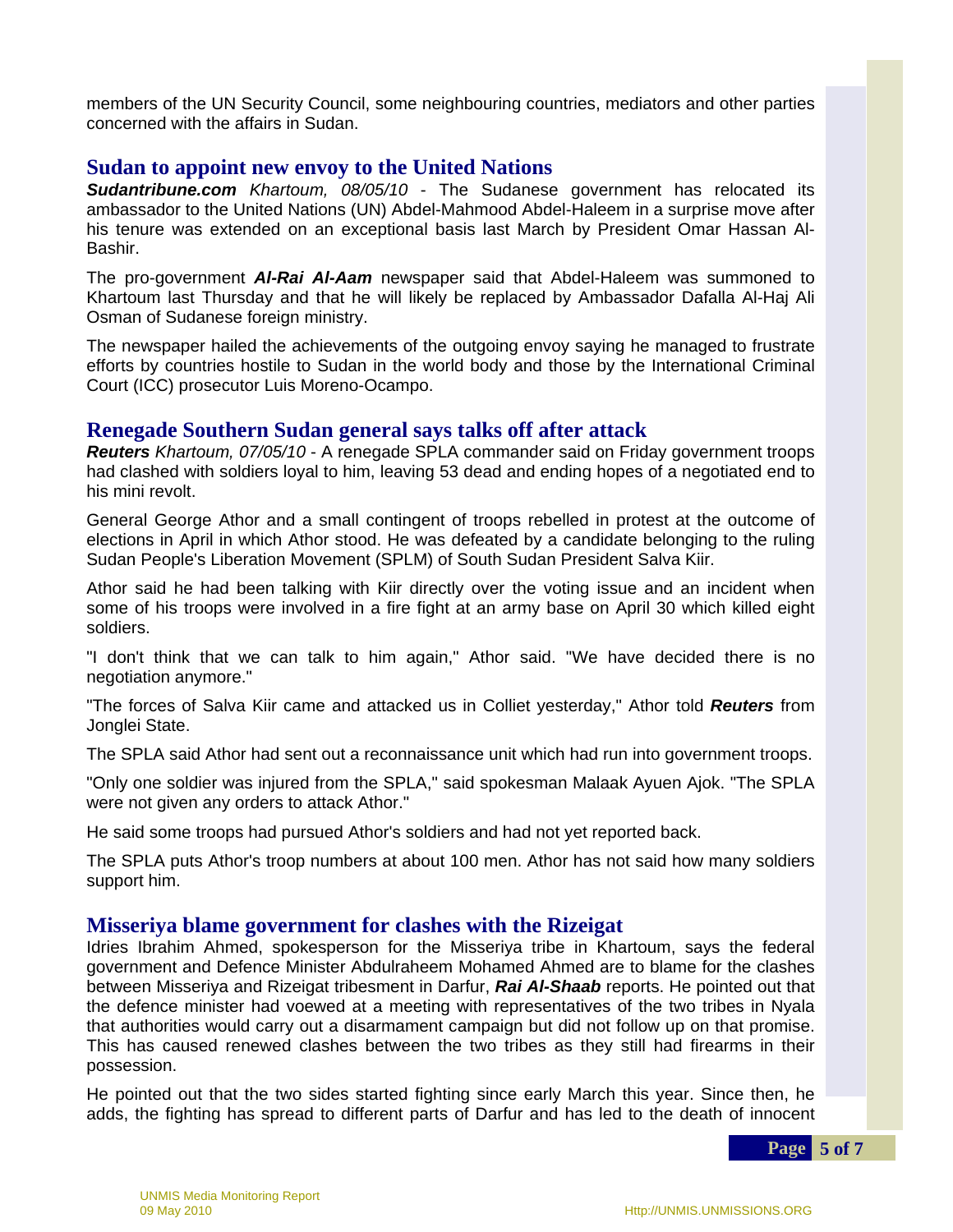women, children and elderly.

#### **Thirty killed, tens injured in renewed Misseriya-Rizeigat clashes**

Thirty people were reportedly killed and tens of others injured in renewed violent clashes between Misseriya and Rizeigat tribesmen in Mukjar County, West Darfur, *Al-Sahafa* reports. Hundreds of citizens are reportedly displaced as a result of the clashes, sources say. The sources report that the two tribes renewed violent clashes yesterday causing more displacements as people fled to Erida in South Darfur.

Eyewitnesses report that the two sides are regrouping their troops for an offensive. This, they say, has led local authorities in West Darfur to form a committee of local leaders in a bid to defuse the situation.

#### **Fact-finding team on peacekeeping in Sudan leaves Japan**

*Kyodo Tokyo, 07/05/10* - A fact-finding team formed by the Japanese government left for Sudan on Friday to study the feasibility of sending Ground Self-Defence Force helicopters for UNMIS.

The team, made up of nearly a dozen officials from the foreign and defence ministries as well as the Cabinet Office's Secretariat for the International Peace Cooperation Headquarters, will hold talks with members of the UNMIS and local government leaders on the specific needs to be addressed by a Japanese peacekeeping mission.

A referendum on the right to self-determination for the people of Southern Sudan is planned for next January and GSDF helicopters could be used to help transport ballot boxes under the auspices of the United Nations.

If realized, it would be Japan's first dispatch of helicopters for a UN peacekeeping operation. The GSDF's CH-47 large transport helicopters are being eyed for the possible mission.

#### **Armed men ambush Darfur peacekeepers, two killed**

*Reuters Khartoum, 07/05/10* - Armed men ambushed UNAMID peacekeepers in Darfur on Friday, killing two soldiers and seriously injuring three, the latest in a wave of attacks on the under-equipped force.

Separately Darfur's main rebel group said on Friday it had clashed twice with government troops in the past three days, warning more attacks would mean "all-out war" and the collapse of a fragile peace process.

"The attackers fled when the convoy returned fire. The attack left two peacekeepers killed in action and three seriously wounded," UNAMID said in a statement.

The peacekeepers were Egyptian, UNAMID said, urging the government to bring the unknown attackers to justice. Some 24 UNAMID soldiers have been killed since the mission was established in January 2008.

AI-Ayyam daily meanwhile reports that the UN Security Council has condemned the attack on the UNAMID convoy and has called on the Sudan government to bring the culprits to book. UN Secretary-General Ban Ki-Moon has also called upon the Sudan government to institute an immediate investigation into the incident. He expressed condolences to the Egyptian government and to the families of the deceased peacekeepers.

#### **UNAMID's Ibrahim Gambari calls attack on peacekeepers "a cowardly act"**

*MirayaFM.org* reports that UNAMID Joint Special Representative (JSR), Ibrahim Gambari, expressed outrage at the attack, describing it as a cowardly act.